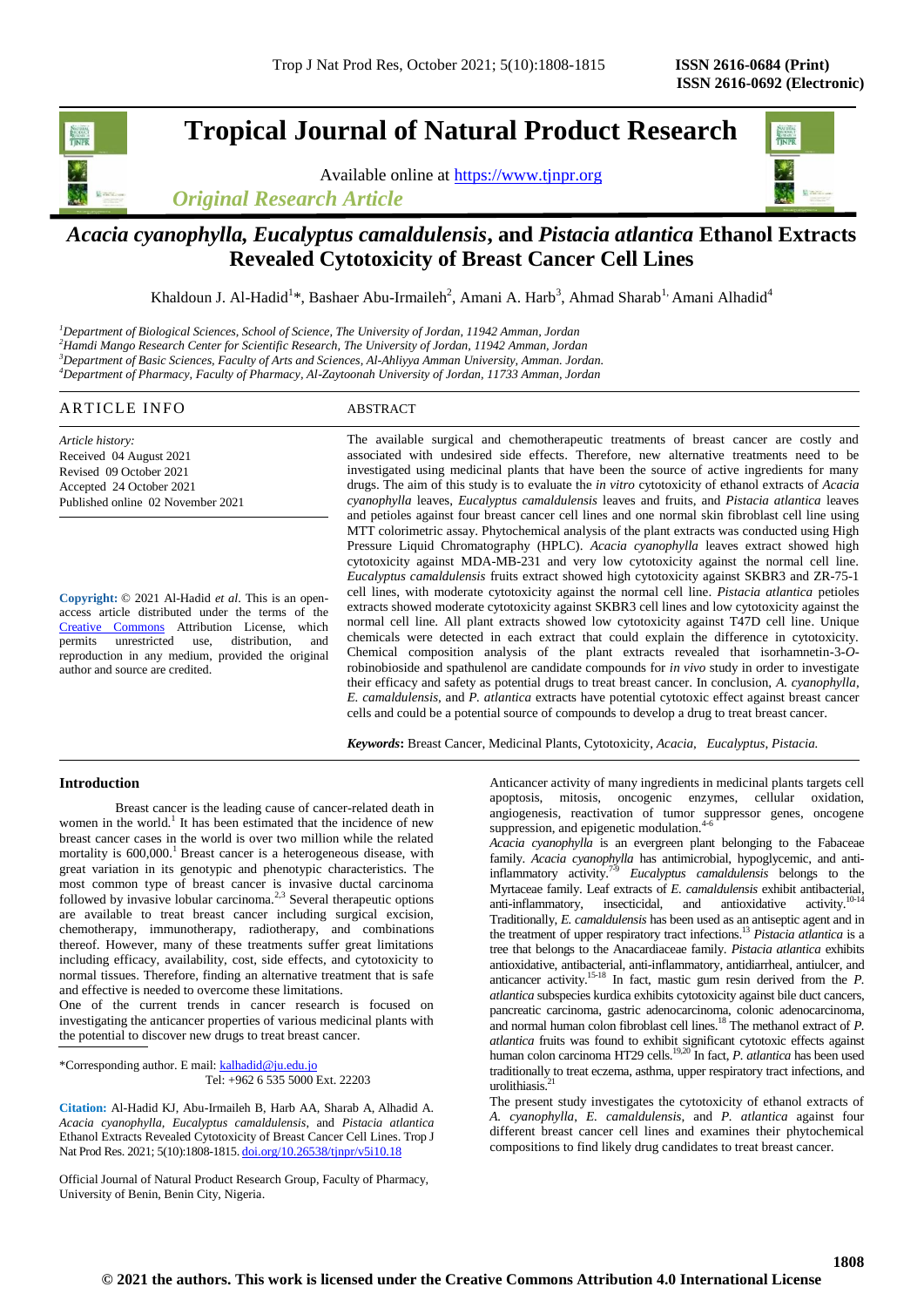## **Materials and Methods**

#### *Extract Preparation*

Leaves of *A. cyanophylla*, leaves and fruits of *E. camaldulensis*, and leaves and petioles of *P. atlantica* were collected and identified in April 2015 from Jerash city in northern Jordan. Voucher specimens were deposited for each plant used in this study at the Herbarium of Biological Sciences Department at the University of Jordan (Voucher number; *Acacia cyanophylla*: 31566, *Eucalyptus camaldulensis*: 31764, and *Pistacia atlantica*: 32531). Plant materials were left to airdry at room temperature in a dark place for 5–7 days. Selected plant parts were ground in a grinder (Thomas Scientific, USA) to obtain a fine powder. Extraction was achieved by adding ultrapure ethanol (99.7%) to the ground plant material with a ratio of plant extract/ethanol of 1:3 (w/v). The mixture was placed under continuous stirring at room temperature (23°C) for 72 hours in the dark. The extracts were filtered through Whatman filter paper (No. 1). Ethanol was evaporated at 50°C for 45–60 minutes under negative pressure (12 mbar) and continuous rotation using a rotary evaporator (Stuart, UK) until complete dryness. Plant extracts were dissolved in DMSO (0.01%) to final stock concentration of 100 mg/mL and then filtered using a 0.22  $\mu$ m filter (Thomas Scientific, USA).<sup>22</sup>

#### *Cell Culture Conditions*

Cells were washed three times with sterile phosphate buffer saline (PBS, pH 7.4). Then, the PBS was decanted and cells detached with 0.025% trypsin-EDTA (PAA). Media was added to a volume of 10 mL. The cell suspension was centrifuged at 1,000 rpm for 10 minutes and the pellet resuspended in 10 mL of media to make a single cell suspension. Viability of the cells was determined by Trypan Blue exclusion, which exceeded 90% as counted in a hemocytometer. The cell suspension was then diluted to give the optimal seeding density.<sup>2</sup> Breast mammary gland adenocarcinoma cell line (MDA-MB-231) (ATCC # HTB-26), mammary gland adenocarcinoma cell line (SKBR3) (ATCC # HTB-30), breast ductal carcinoma cell line (T47D) (ATCC # HTB-133), breast mammary gland/duct histiocytic lymphoma cell line (ZR-75-1) (ATCC # CRL-1500), and noncancerous (normal) skin fibroblast cell line (CCD-1064Sk) (ATCC # CRL-2076) were used in this study. MDA-MB-231, SKBR3, and the fibroblast cell lines were cultured in DMEM high-glucose medium [\(10.3892/br.2014.306\)](https://dx.doi.org/10.3892%2Fbr.2014.306) (HyClone, USA). T47D and ZR-75-1 cells were grown in RPMI 1640 medium (HyClone, USA). Both media were supplemented with 10% fetal bovine serum, 1% of 2.0 mM Lglutamine, penicillin (100 U/mL), and streptomycin (100  $\mu$ g/mL) (HyClone, USA). Prior to experimentation, cells were grown to 80% confluence in 75 cm<sup>2</sup> cell culture flasks (Membrane Solutions, USA) and incubated at 37°C for 72 hours under an atmosphere containing 5%  $CO<sub>2</sub>$  and 95% air in a cell culture incubator (NuAire, USA).<sup>2</sup>

## *MTT Cell Viability Assay*

The cytotoxicity of the plant extracts was determined by MTT colorimetric assay<sup>24</sup> against the cancer and normal fibroblast cell lines. Approximately 4 x  $10<sup>5</sup>$  cells were seeded into 96-well culture plates to a final volume of 100 µL of medium per well. Culture plates were then incubated in a humidified incubator for 24 h at 37°C under 5%  $CO<sub>2</sub>$  to allow the cells to adhere to the plate surface before being treated with the 100 µL of plant extracts or vehicle control (DMSO 0.01%). Cells were treated with a two-fold gradient concentration of plant extracts ranging from 3.12 to 800 μg/mL and incubated at 37°C for 72 h. 10 μg/mL of doxorubicin (98.0–102.0% HPLC grade; Sigma-Aldrich, USA) was run as a positive control against the cancer and fibroblast cell lines. For a negative control, each plate had three wells without extract and three wells without cells. Cell viability was determined using the Cell Titer Non-Radioactive Cell Proliferation Assay<sup>25</sup> Kit (Promega, USA) according to the manufacturer's instructions. A microplate reader (BioteK, USA) was used to measure the optical density at 570 nm, and this was compared with the optical density of the control (untreated cells).

The Percentage of growth inhibition was calculated according to the following equation:

Growth inhibition  $(\%)$ 

 $=\frac{A}{A}$ Absorbance of a blank

# *Sample Preparation for HPLC*

50 mg of each plant extract was inserted into a 5 mL glass amber tube and 1.5 mL of HPLC-grade methanol was added. The sample was vortexed for 3 minutes and then centrifuged at 1,500 g for 5 minutes. The supernatant was filtered by 0.45 μm PTFE syringe filter (Merck, Germany).

## *HPLC Methodology*

Chromatographic separation was performed using a Shimadzu HPLC (Japan) equipped with an LC-8030 Tandem mass, SIL-30C autosampler with cooler, CTO-30 column oven, LC-30A pump, and CBM-20A system controller. The PrimeSIL (Wesley Technologies, Inc., USA) C18 column (10 cm x 0.21  $\mu$ m x 2.1 mm) with guard column used an isocratic mobile phase of water (0.1% formic acid): acetonitrile (0.1% formic acid) 10:90 at a flow rate of 0.2 mL/min for 11 minutes and column temperature of 40°C. The autosampler temperature was maintained at  $4^{\circ}$ C and the injection volume was 20.0 µL. For mass spectrometry, an electrospray ionization (ESI) interface was used with positive and negative screening modes at 3 kV capillary voltage, 120°C source block temperature, and 45°C desolation gas temperature.<sup>26</sup>

#### *Statistical Analysis*

Inhibitory dose–response curves were drawn after normalization (the highest value was defined as 100 and the lowest value was defined as 0). The plant extract concentrations were transformed into logarithmic values.  $IC_{50}$  values were calculated from the inhibitory dose-dependent curves using GraphPad Prism software (version 8.0.2).

## **Results and Discussion**

Concentrations of 50 µg/mL and 100 µg/mL of each plant extract were evaluated by MTT assay to screen for extracts with a considerable degree of cytotoxicity.  $IC_{50}$  was calculated for those plant extracts that had less than 50% survival of the cancer cell line after 72 hours exposure time.  $IC_{50}$  was defined as the concentration required to inhibit the growth of 50% of cells. According to the United States National Cancer Institute (NCI) plant screening program,  $IC_{50}$  less than 20  $\mu$ g/mL of the crude extract is considered high cytotoxicity.<sup>27</sup> In this study, plant extracts with IC<sub>50</sub> values of 21–40  $\mu$ g/mL and IC<sub>50</sub>  $> 40 \mu g/mL$  were considered to have moderate and low cytotoxicity, respectively.

*In vitro* cytotoxicity of the ethanol plant extracts of *A. cyanophylla* (leaves), *E. camaldulensis* (fruits and leaves), and *P. atlantica* (leaves and petioles) against breast cancer and fibroblast cell lines was determined (Table 1). Dose–response curves of the treated and the normal cell lines were drawn as shown in Figure 1. *Acacia cyanophylla* leaves extract showed high cytotoxicity against MDA-MB-231 cell line and very low cytotoxicity against the normal fibroblast skin cell line (CCD-1064SK).

*Eucalyptus camaldulensis* fruits extract showed high and similar cytotoxicity against SKBR3 and ZR-75-1 cell lines. However, *E. camaldulensis* fruits extract showed low cytotoxicity against MDA-MB231 and T47D, and moderate cytotoxicity against the normal cell line. *Eucalyptus camaldulensis* leaves extract showed low cytotoxicity against T47D and the normal cell line. *Pistacia atlantica* leaves extract showed moderate cytotoxicity against MDA-MB-231 cell line and low cytotoxicity against T47D and the normal cell line. *Pistacia atlantica* petioles extract showed moderate cytotoxicity against SKBR3 cell line and low cytotoxicity against MDA-MB-231, T47D, and the normal cell line.

Phytochemical composition analysis results for the ethanol extracts of *A. cyanophylla* leaves, *E. camaldulensis* leaves and fruits, and *P. atlantica* leaves and petioles are reported in Table 2. Further analysis revealed the unique composition of each plant extract (Table 3).

MTT assay is one of the most used viability assays in biomedical research. In fact, although the assay has several limitations, it is still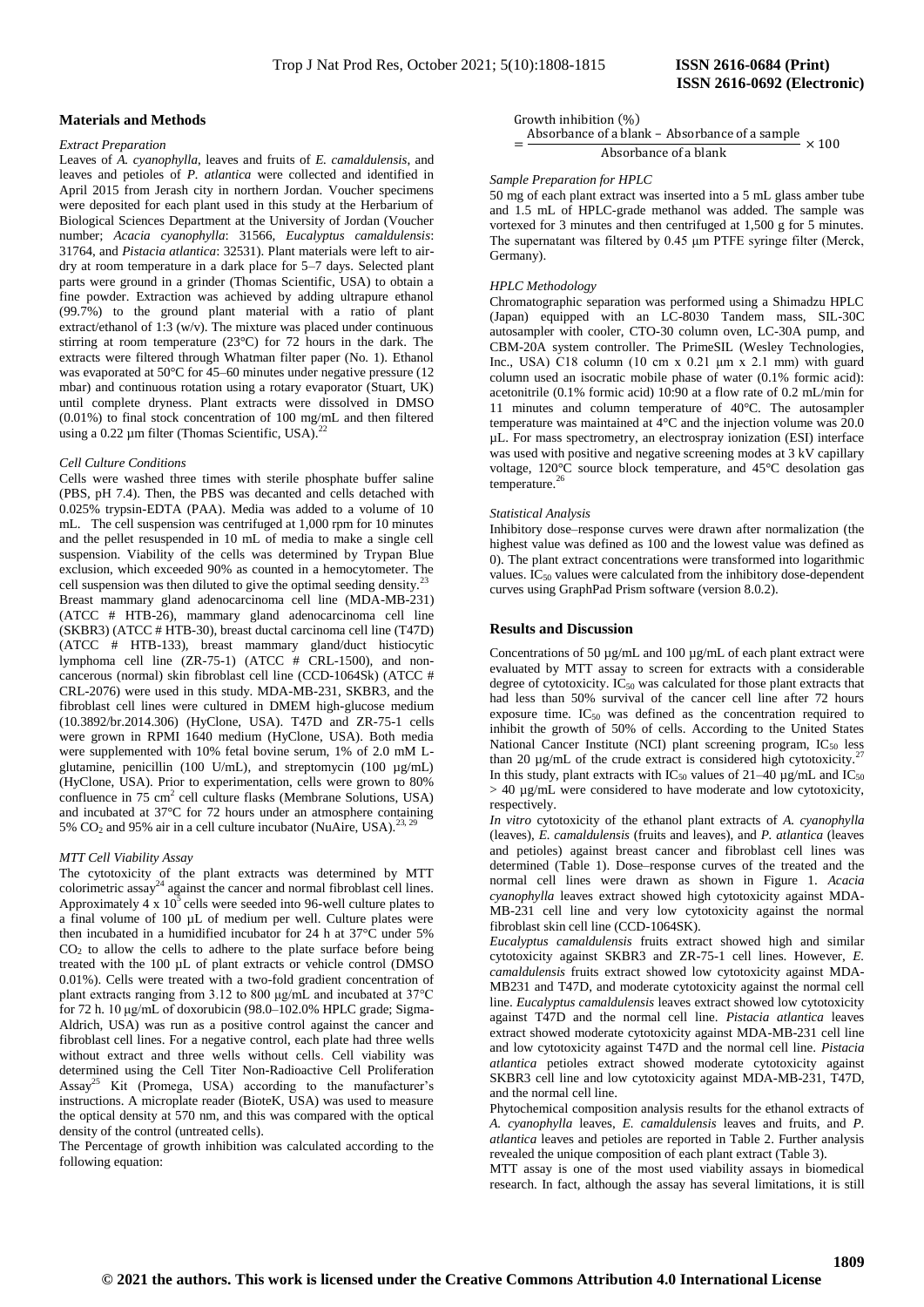widely used for determining cytotoxicity against cancer cell lines. To improve its reliability, the test was performed under highly consistent conditions that considered interfering factors such as variations of the incubation time of the samples and solubilization of the formazan crystals.

Population "doubling time" is the time required for a cell culture population to double in number and is calculated during the logarithmic phase of growth. $28$  In this study, the incubation time of the plant extracts with the cell lines was 72 h. This incubation time exceeded the published population doubling times for most of the studied cell lines (T47D: 32 h; MDA-MB-231: 38 h; SKBR3: 30 h; and  $ZR-75-1$ : 80 h).<sup>29</sup> All plant extracts showed low cytotoxicity against the normal cell line except *E. camaldulensis* leaves extract showed moderate cytotoxicity. The cancer cell lines used in this study responded differently to the plant extracts. This could be due to the unique phytochemical composition of each plant extract. Moreover, the difference in response could be due to variations in the genetic makeup of each cell line.<sup>30</sup> Therefore, the breast cancer cell lines used in this study represent distinct subtypes that respond differently to the same potential therapeutic drug.

Analysis of the phytochemical composition of the plant extracts in this study revealed a diverse number of potentially bioactive compounds. The main compounds detected here belong to the flavonoids, monoterpenes, and flavonols. In fact, flavonoids were the most frequently detected phytochemical class in the studied plant extracts.

This agrees with <sup>31</sup> who used six different solvents for extraction and found that ethanol achieved the maximum extraction of flavonoids and phenols.

Quercetin was detected in all plant extracts. Saponin 2 compound was also detected in *E. camaldulensis* fruits extract. Both quercetin and saponin 2 exhibit *in vitro* and *in vivo* anticancer activity including antiproliferation, antimetastasis, antiangiogenesis, antioxidant, and induce apoptosis. $32, 33$  Recent research indicated that these compounds are effective in depressing cell growth of several cancer types such as breast, colorectal, stomach, head and neck, lung, ovarian, melanoma as well as leukemia.<sup>30, 31</sup> Similar to the findings in this study,  $34$ detected  $\alpha$ -pinene, morolic acid, and terpinolene in  $P$ . *atlantica* leaves. Moreover,<sup>35</sup> reported quercetin in the aqueous extract of *P. atlantica* leaves, which matches our results that detected quercetin in the ethanol extract of *P. atlantica* leaves. Apigenin, ß-sitosterol, chrysophanol, dillenetin, hexadecanoic acid, and isorhamnetin-3-Obeta-D-glucoside were detected in *A. cyanophylla* and *E. camaldulensis* leaves extracts. <sup>36</sup> reported that apigenin inhibits cell growth, metastasis, and invasion in breast cancer cells by acting on PI3K/Akt signaling and beta 4 integrin in MDA-MB-231. In fact, ßsitosterol was reported to play a major role in the treatment of many

diseases like breast cancer.<sup>37</sup> Moreover, it has been reported that chrysophanol has anticancer effects against the MCF7 breast cancer cell line through mitochondrial apoptosis and ER stress induction.<sup>4</sup> Others reported that chrysophanol effectively suppresses the proliferation of MCF7 while dillenetin, isolated from *Dillena indica*, has anticancer activity against lung cancer (U937) and promyelocytic leukemia (HL60, K562).

*Acacia cyanophylla* extract had the highest cytotoxicity among all the extracts against MDA-MB-232 cancer cell line and the lowest toxicity among all the plant extracts against the normal cell line. In fact, *A. cyanophylla* extract had more than sixteen-fold more cytotoxicity of MDA-MB-231 cancer cell line than against the normal cell line. This makes *A. cyanophylla* ethanol extract the best candidate for *in vivo* testing to develop a breast cancer drug because it meets the two conditions for any drug: efficacy and safety. Chemical composition analysis of *A. cyanophylla* extract revealed a unique compound, isorhamnetin-3-*O*-robinobioside, which is a glycosyloxyflavone. This makes isorhamnetin-3-*O*-robinobioside a candidate for future studies *in vivo* to discover a drug to treat breast cancer. It was shown in a previous study that isorhamnetin-3-O-robinobioside induces its strong antiproliferative effect by enhancing apoptosis in cancer cells.<sup>39</sup> *In vivo* and *in vitro* studies have indicated that *Acacia* spp. extract exhibits protective antioxidant activity against oxidative-induced damage. This could be explained by the presence of isorhamnetin-3- O-robinobioside, a flavonoid with strong antioxidant and antigenotoxic activity against lymphoblastoid cells and several human cancers including myelogenous leukemia.<sup>39, 40</sup>

*Eucalyptus camaldulensis* fruits extract had high and similar cytotoxicity against SKBR3 and ZR-75-1 cell lines, with almost threefold higher cytotoxicity than that against the normal cell line. This indicates *E. camaldulensis* leaves extract has unique chemical compounds from the other cytotoxic plant extracts, probably through antiproliferative activity against ZR-75-1 cell lines. Amygdalin, anthraquinone, coumarin, flavan-3-ol, kaempferide, phenol, phloroglucinol, saponin 2, and sterol class compounds were revealed by composition analysis to be unique compounds in *E. camaldulensis*  leaves extract. *Eucalyptus camaldulensis* essential oil was previously reported to exhibit high cytotoxicity against the MCF7 breast cancer cell line and moderate cytotoxicity effect against normal skin fibroblasts.<sup>41</sup> In addition, high cytotoxic effects of *E. camaldulensis* essential oil were also reported against murine leukemic cell line (WEHI-3), colon carcinoma cell line (HT-29), and human promyelocytic leukemia cell line  $(HL-60)$ .<sup>42</sup> This indicates that *E*. *camaldulensis* extract may exhibit a broad spectrum of cytotoxicity against different types of cancers.

|  |  | <b>Table 1:</b> In vitro evtotoxicity of the ethanol plant extracts against breast cancer cell lines and the normal skin fibroblast cell line |
|--|--|-----------------------------------------------------------------------------------------------------------------------------------------------|
|  |  |                                                                                                                                               |

| <b>Material</b>                      |                          |              | $IC_{50}$ (µg/mL) |                     |                   |
|--------------------------------------|--------------------------|--------------|-------------------|---------------------|-------------------|
|                                      | <b>Cancer cell lines</b> |              |                   | <b>Normal cells</b> |                   |
|                                      | <b>MDA-MB-231</b>        | <b>SKBR3</b> | <b>T47D</b>       | $ZR-75-1$           | <b>CCD-1064SK</b> |
| Acacia cyanophylla (leaves)          | 6.6                      | $\ast$       | $\ast$            | $*$                 | 110.4             |
| Eucalyptus camaldulensis (fruits)    | 48.0                     | 14.4         | 76.1              | 13.6                | 38.4              |
| Eucalyptus camaldulensis (leaves)    | *                        | $\ast$       | 80.1              | $\ast$              | 74.4              |
| <i>Pistacia atlantica</i> (leaves)   | 38.2                     | $\ast$       | 68.7              | $\ast$              | 68.1              |
| <i>Pistacia atlantica</i> (petioles) | 49.7                     | 26.7         | 49.1              | $\ast$              | 61.4              |
| Doxorubicin                          | 0.06                     | 0.09         | 0.01              | 0.03                | 0.80              |

\*50 µg/mL and 100 µg/mL of each plant extract were evaluated by MTT assay to screen for extracts with a considerable degree of cytotoxicity. IC<sub>50</sub> was not calculated for plant extracts that had more than 50% survival of cancer cell line for 72 hours exposure time and were considered to have very low cytotoxicity.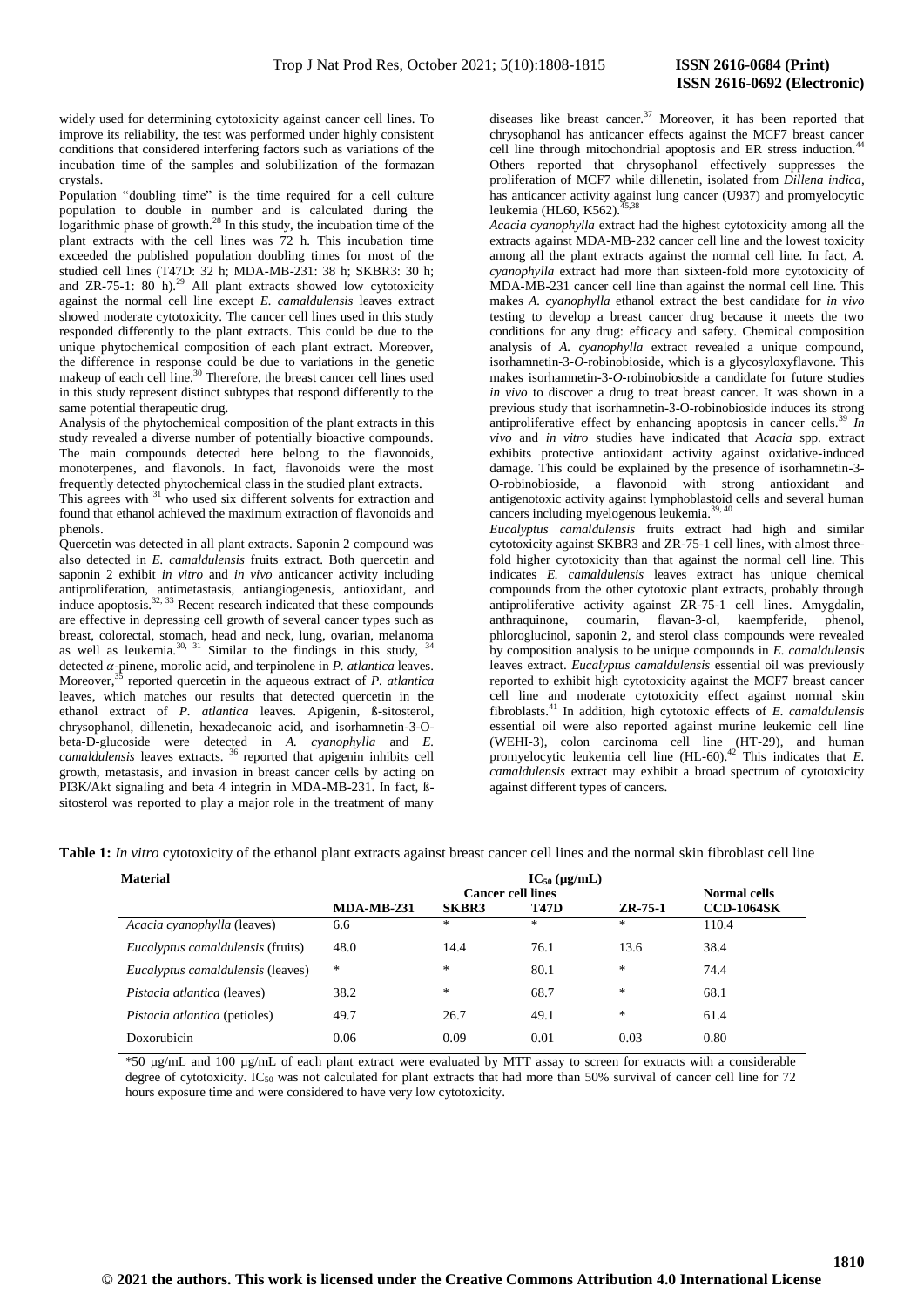

**Figure 1:** Dose response curves after treatment of four breast cancer cell lines MDA-MB-231, SKBR3, T47D, ZR-75-1 and the normal skin fibroblast cell line CCD-1064SK with ethanol extracts of Leaves of *Acacia cyanophylla*, leaves and fruits of *Eucalyptus camaldulensis*, and leaves and petioles of *Pistacia atlantica* for 72 hours, then evaluated using MTT assay.

*Pistacia atlantica* petioles extract had moderate cytotoxicity against the SKBR3 cancer cell line and low cytotoxicity against the normal cell line. Spathulenol, which belongs to the class sesquiterpenoid, was only detected in *P. atlantica* petioles extract. Previous studies have shown that spathulenol extracted from *Piper guineense* had antioxidant, anti-inflammatory, antiproliferative, and antimycobacterial activity.<sup>43</sup> Therefore, spathulenol is a candidate compound to be tested further *in vivo* as a potential drug for breast cancer.

Both leaves and petioles *P. atlantica* extracts showed different cytotoxicity effect. This difference could be attributed to the different

chemical compounds that were detected in their phytochemical compositions. Previous reports have similarly indicated that  $IC_{50}$ produced by *P. atlantica* leaves extract against AGS, HeLa cancer cell lines, and HDFs fibroblast cell line were 382.3 μg/mL, 332.3 μg/mL, and 896.3  $\mu$ g/mL, respectively.<sup>17</sup> These results are in complete agreement with reports that detected high cytotoxicity of *P. atlantica* leaves essential oil against MCF7 and T47D.<sup>44</sup> This antitumor activity could be due to induced apoptosis and the anti-angiogenesis effects of *P. atlantica.*<sup>45</sup> Moreover, *P. atlantica* leaves extract has a strong antioxidant activity, with the ability to inhibit cell proliferation and induce cancer cell death.<sup>46, 47</sup>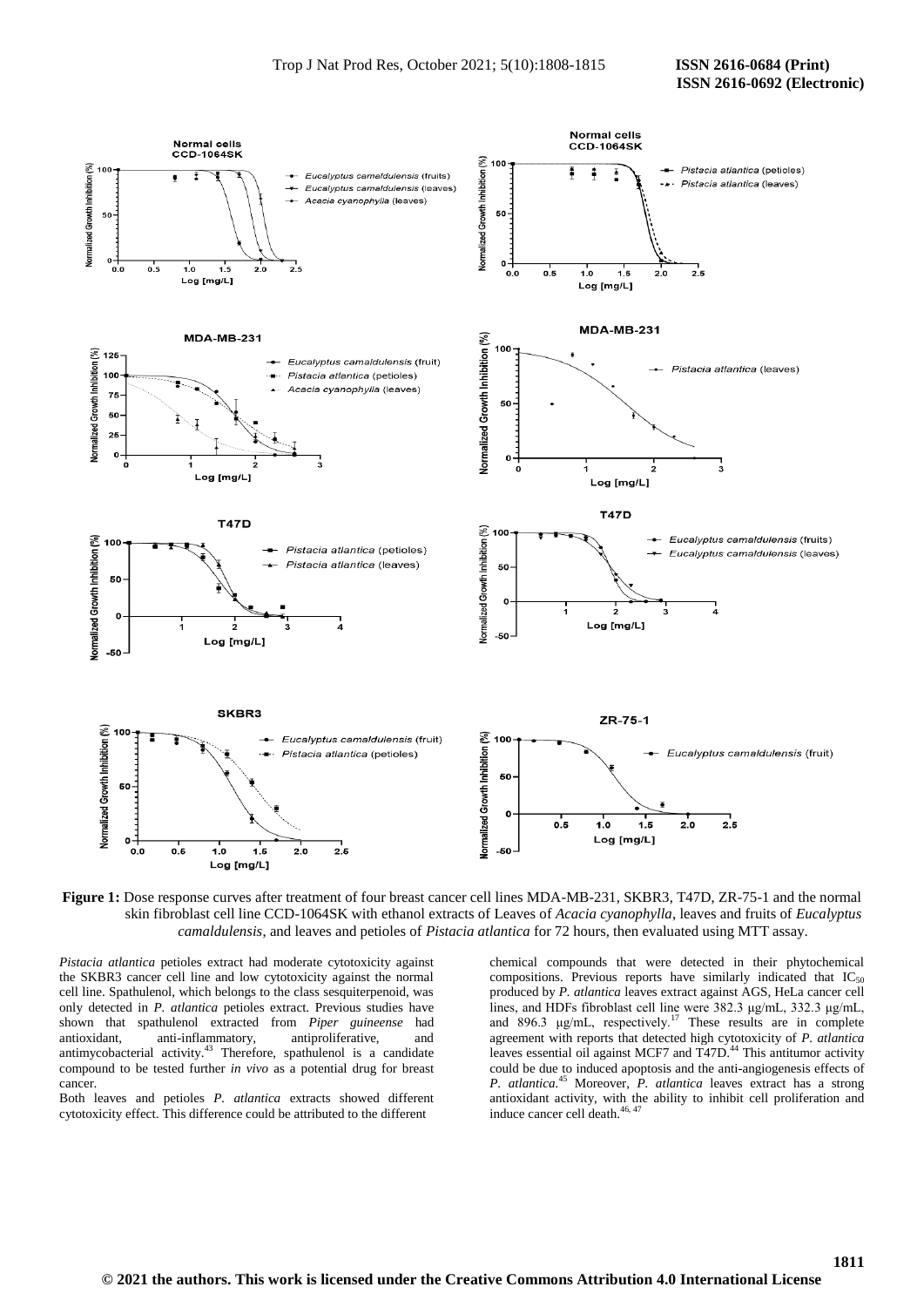## **Plant Compound Molecular Weight Chemical Class** *Acacia cyanophylla* (leaves) *Eucalyptus camaldulensis* (leaves) Apigenin, *ß*-sitosterol Chrysophanol Dillenetin Hexadecanoic acid Isorhamnetin-3-*O*-beta-D-glucoside 270.24 414.7 254.24 330.29 256.43 478.406 Flavone Phytosterol Anthraquinones Flavonoids Fatty acids Glycosyloxyflavones *Acacia cyanophylla* (leaves) *Pistacia atlantica* (leaves) *Pistacia atlantica* (petioles) 6"-*O*-(malonyl)-isoorientin 535 Acylated flavones *Acacia cyanophylla* (leaves) *Eucalyptus camaldulensis* (leaves) *Pistacia atlantica* (leaves) *Pistacia atlantica* (petioles) Myricetin 3-galactoside 480.37 Glycosyloxyflavone *Eucalyptus camaldulensis* (leaves) *Pistacia atlantica* (leaves) *Pistacia atlantica* (petiole) Genistein 270.24 Phytoestrogens *Acacia cyanophylla* (leaves) *Eucalyptus camaldulensis* (leaves) *Pistacia atlantica* (leaves) Abietadiene Asphodelin A 272.4 286.23 Diterpenes Arylcoumarins *Eucalyptus camaldulensis* (fruits) *Pistacia atlantica* (leaves) *Pistacia atlantica* (petioles) Linalool 154.25 Terpene alcohols *Pistacia atlantica* (leaves) *Pistacia atlantica* (petioles) Morolic acid Terpinolene 456.7 136.23 Triterpenes Monoterpenes *Acacia cyanophylla* (leaves) *Eucalyptus camaldulensis* (fruits) *Eucalyptus camaldulensis* (leaves) *Pistacia atlantica* (leaves) *Pistacia atlantica* (petioles) Quercetin 302.23 Flavonoids *Acacia cyanophylla* (leaves) *Eucalyptus camaldulensis* (fruits) *Pistacia atlantica* (leaves) Kaempferol 286.23 Flavonoids

# **Table 2:** Phytochemical composition of the crude ethanol extracts of *Acacia cyanophylla*, *Eucalyptus camaldulensis* and *Pistacia atlantica*

*Pistacia atlantica* (petioles)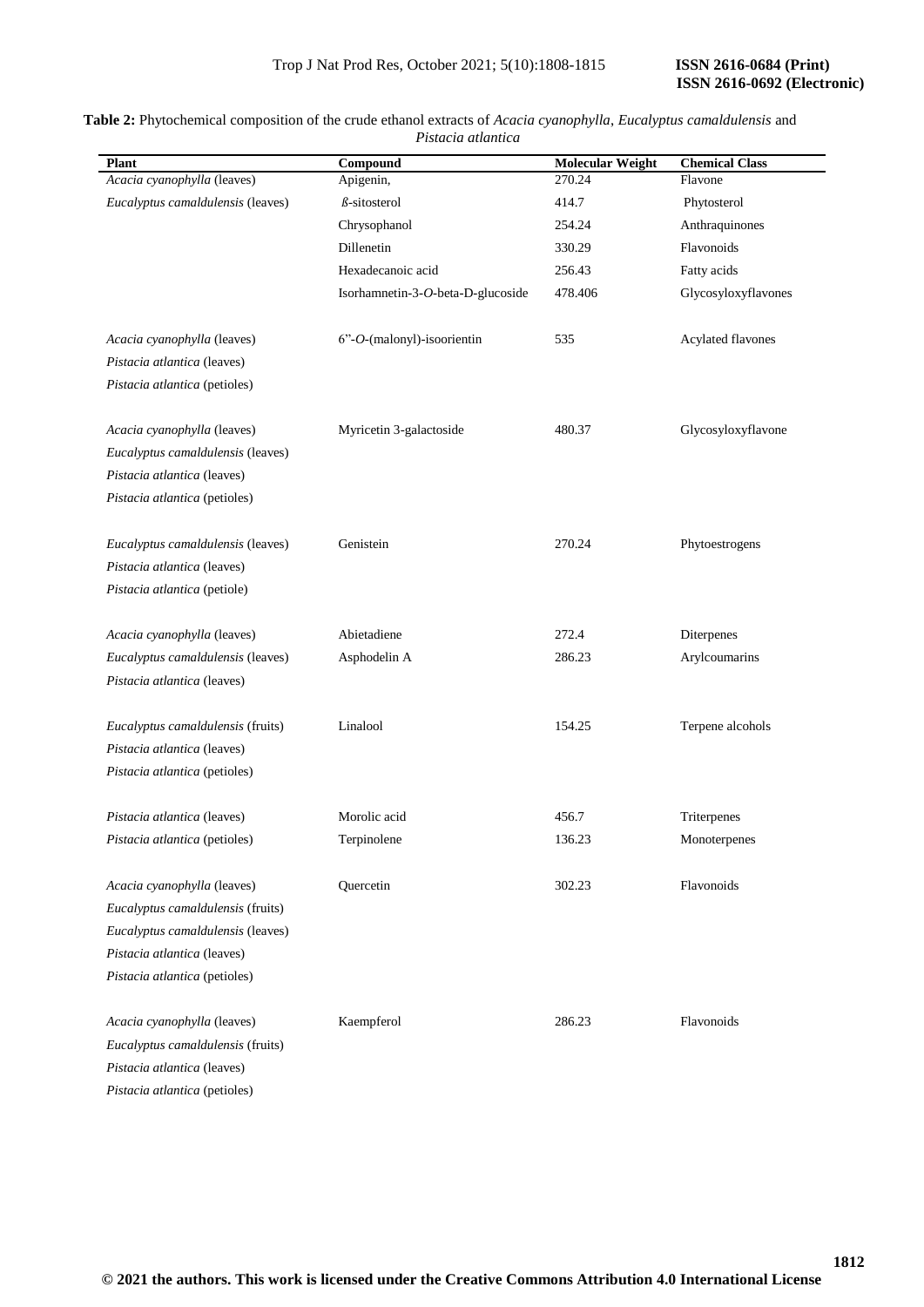**ISSN 2616-0692 (Electronic)** 

| <i>Eucalyptus camaldulensis</i> (fruits)<br>Eucalyptus camaldulensis (leaves)<br>Pistacia atlantica (leaves)<br>Pistacia atlantica (petioles) | $\alpha$ -Pinene                | 136.23            | Monoterpenes                    |
|-----------------------------------------------------------------------------------------------------------------------------------------------|---------------------------------|-------------------|---------------------------------|
| Acacia cyanophylla (leaves)<br>Eucalyptus camaldulensis (leaves)<br>Eucalyptus camaldulensis (fruits)                                         | Luteolin                        | 286.24            | Flavonoids                      |
| Acacia cyanophylla (leaves)<br><i>Eucalyptus camaldulensis</i> (fruits)                                                                       | Isorhamnetin                    | 316.26            | Flavonols                       |
| Acacia cyanophylla (leaves)<br>Pistacia atlantica (leaves)                                                                                    | Chlorogenic acid                | 354.3             | Cinnamic acid derivative        |
| Eucalyptus camaldulensis (leaves)<br>Pistacia atlantica (leaves)                                                                              | $\beta$ – Farnesene<br>Daidzein | 204.36<br>254.241 | Sesquiterpenes<br>Phytoestrogen |

**Table 3:** Unique phytochemical composition of the crude ethanol extracts of *Acacia cyanophylla*, *Eucalyptus camaldulensis* and *Pistacia atlantica*

| <b>Plant</b>                      | Compound                       | <b>Molecular Weight</b> | <b>Chemical Class</b> |
|-----------------------------------|--------------------------------|-------------------------|-----------------------|
| Acacia cyanophylla (leaves)       | Isorhamnetin-3-O-robinobioside | 624.548                 | Glycosyloxyflavone    |
|                                   |                                |                         |                       |
| Eucalyptus camaldulensis (fruits) | Amygdalin                      | 457.4                   | Cyanogenic glycosides |
|                                   | Anthraquinone                  | 208.216                 | Aroamtic hydrocarbon  |
|                                   | Coumarin                       | 146.14                  | Benzopyron / lactone  |
|                                   | Flavan-3-ol                    | 226                     | Flavonols             |
|                                   | Kaempferide                    | 300.26                  | Flavanols             |
|                                   | Phenol                         | 94.11                   | Phenol                |
|                                   | Phloroglucinol                 | 126.11                  | Phenol derivative,    |
|                                   | Saponin 2                      | 634.8                   | benzentriol           |
|                                   | Sterol (class)                 | 248.4                   | Saponins Sterol       |
|                                   |                                |                         |                       |
| Eucalyptus camaldulensis (leaves) | P-cymene                       | 134.21                  | Monoterpene           |
|                                   | Terpinen-4-ol                  | 154.253                 | Monoterpene           |
|                                   | Quercetin 3,7-diglucoside      | 626.52                  | Flavonoid glycoside   |
|                                   |                                |                         |                       |
| Pistacia atlantica (leaves)       | Cyanidine 3-o-glucoside        | 484.84                  | Anthocyanin           |
|                                   | Longifolene                    | 204.3                   | Sesquiterpenes        |
|                                   | Pinocarveol                    | 152.23                  | Monoterpenoid         |
|                                   | Tricosane                      | 324.63                  | Acyclic alkane        |
|                                   | Verbenone                      | 150.21                  | Terpene               |
|                                   |                                |                         |                       |
| Pistacia atlantica (petioles)     | Spathulenol                    | 220.356                 | Sesquiterpenoid       |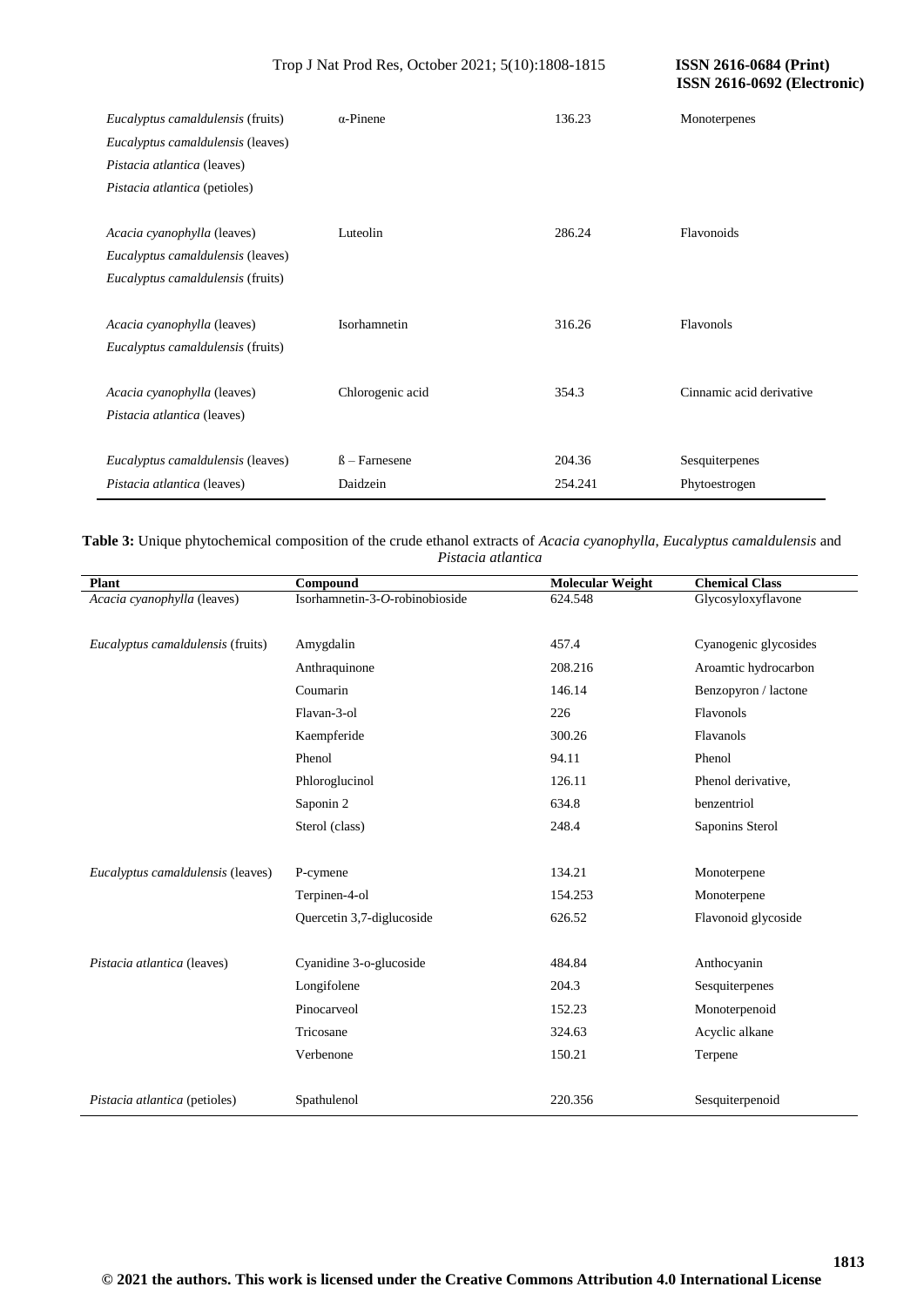## **Conclusion**

*Acacia cyanophylla*, *E. camaldulensis*, and *P. atlantica* ethanol extracts have the potential to treat human breast cancer. Isorhamnetin-3-O-robinobioside and spathulenol are candidate compounds for *in vivo* study to investigate their efficacy and safety as potential breast cancer drugs.

# **Conflict of Interest**

The authors declare no conflict of interest.

# **Authors' Declaration**

The authors hereby declare that the work presented in this article is original and that any liability for claims relating to the content of this article will be borne by them.

## **Acknowledgments**

The authors thank Hamdi Mango Center for Scientific Research in The University of Jordan for providing the cancer cell lines.

#### **Funding**

The authors thank the Deanship of Scientific Research of the University of Jordan for the financial support of this project (1671).

## **References**

- 1. Bray F, Ferlay J, Soerjomataram I, Siegel RL, Torre LA, Jemal A. Global cancer statistics 2018: GLOBOCAN estimates of incidence and mortality worldwide for 36 cancers in 185 countries. CA Cancer J Clin. 2018; 68(6):394-424.
- 2. lRakha E, Putti T, El‐Rehim DA, Paish C, Green A, Powe D, Lee A, Robertson J, Ellis I. Morphological and immunophenotypic analysis of breast carcinomas with basal and myoepithelial differentiation. J Pathol. 2006; 208(4):495-506.
- 3. Christgen M, Derksen PW. Lobular breast cancer: molecular basis, mouse and cellular models. Breast Cancer Res. 2015; 17(1):16.
- 4. Wang W, Sun C, Mao L, Ma P, Liu F, Yang J, Gao Y. The biological activities, chemical stability, metabolism and delivery systems of quercetin: A review. Trends Food Sci Technol. 2016; 56:21-38.
- 5. Hrubik JD, Kaišarević SN, Glišić BD, Jovin EĐ, Mimica-Dukić NM, Kovačević RZ. *Myrtus comunis* and *Eucalyptus camaldulensis* cytotoxicity on breast cancer cells. Proceedings of the Matica Srpska for Natural Sciences. 2012; (123):65-73.
- 6. Pasban-Aliabadi H, Sobhani V, Esmaeili-Mahani S, Najafipour H, Askari A, Jalalian H. Effects of Baneh (*Pistacia atlantica*) Gum on Human Breast Cancer Cell Line (MCF-7) and Its Interaction with Anticancer Drug Doxorubicin. Iran J Pharm Res. 2019; 18(4):1959-66.
- 7. Al-Mustafa ZH and Dafallah AA. A study on the toxicology of *Acacia nilotica*. Am J Chin Med. 2000; 28(01):123-9.
- 8. Ayeb‐Zakhama E, Sakka‐Rouis L, Bergaoui A, Flamini G, Ben Jannet H, Harzallah‐Skhiri F. Chemical Composition and Allelopathic Potential of Essential Oils Obtained from *Acacia cyanophylla* Lindl. Cultivated in Tunisia. Chem Biodivers. 2015; 12(4):615-626.
- 9. Wadood A, Wadood N, Shah S. Effects of *Acacia arabica* and *Caralluma edulis* on blood glucose levels of normal and alloxan diabetic rabbits. J Pak Med Assoc. 1989; 39(8):208-212.
- 10. Cheng S-S, Huang C-G, Chen Y-J, Yu J-J, Chen W-J, Chang S-T. Chemical compositions and larvicidal activities

of leaf essential oils from two Eucalyptus species. Bioresour Technol. 2009; 100(1):452-456.

- 11. Cimanga K, Kambu K, Tona L, Apers S, De Bruyne T, Hermans N, Totté J, Pieters L, Vlietinck A. Correlation between chemical composition and antibacterial activity of essential oils of some aromatic medicinal plants growing in the Democratic Republic of Congo. J Ethnopharmacol. 2002; 79(2):213-220.
- 12. Huang H-C, Ho Y-C, Lim J-M, Chang T-Y, Ho C-L, Chang T-M. Investigation of the anti-melanogenic and antioxidant characteristics of *Eucalyptus camaldulensis* flower essential oil and determination of its chemical composition. Int J Mol Sci. 2015; 16(5):10470-10490.
- 13. Silva J, Abebe W, Sousa S, Duarte V, Machado M, Matos F. Analgesic and anti-inflammatory effects of essential oils of Eucalyptus. J Ethnopharmacol. 2003; 89(2):277-283.
- 14. Siramon P, Ohtani Y, Ichiura H. Biological performance of *Eucalyptus camaldulensis* leaf oils from Thailand against the subterranean termite *Coptotermes formosanus* Shiraki. J Wood Sci. 2009; 55(1):41-46.
- 15. Benhammou N, Bekkara FA, Panovska TK. Antioxidant and antimicrobial activities of the *Pistacia lentiscus* and *Pistacia atlantica* extracts. Afr J Pharmacy Pharmacol. 2008; 2(2):22-28.
- 16. Hosseini F, Adlgostar A, Sharifnia F. Antibacterial activity of *Pistacia atlantica* extracts on Streptococcus mutans biofilm. Int Res J Biol Sci. 2013; 2(2):1-7.
- 17. Hashemi L, Asadi-Samani M, Moradi M-T, Alidadi S. Anticancer activity and phenolic compounds of *Pistacia atlantica* extract. Int J Pharm Phytopharmacological Res. 2017; 7(2):26-31.
- 18. Rahman HS. Phytochemical analysis and antioxidant and anticancer activities of mastic gum resin from *Pistacia atlantica* subspecies kurdica. Onco Targets Ther. 2018; 11:4559.
- 19. Rezaei PF, Fouladdel S, Cristofanon S, Ghaffari S, Amin G, Azizi E. Comparative cellular and molecular analysis of cytotoxicity and apoptosis induction by doxorubicin and Baneh in human breast cancer T47D cells. Cytotechnol. 2011; 63(5):503.
- 20. Rezaei PF, Fouladdel S, Hassani S, Yousefbeyk F, Ghaffari SM, Amin G, Azizi E. Induction of apoptosis and cell cycle arrest by pericarp polyphenol-rich extract of Baneh in human colon carcinoma HT29 cells. Food Chem Toxicol. 2012; 50(3-4):1054-1059.
- 21. Tohidi M, Khayami M, Nejati V, Meftahizade H. Evaluation of antibacterial activity and wound healing of *Pistacia atlantica* and *Pistacia khinjuk*. Journal of Medicinal Plants Research. 2011; 5(17):4310-4314.
- 22. Al-Hadid KJ, Al-Karablieh N, Sharab A, Mutlak I. Phytochemical analyses and antibacterial activities of *Erodium, Euphorbia, Logoecia* and *Tamarix* species. The Journal of Infection in Developing Countries. 2019; 13(11):1013-1020.
- 23. Yousef I, Oran S, Bustanji Y, Al-Eisawi D, Abu-Irmaileh B. Cytotoxic Effect of Selected Wild Medicinal Plant Species from Jordan on Two Different Breast Cancer Cell Lines, MCF7 and T47D. Biology and Medicine. 2018; 10(4):443-443C.
- 24. Mosmann T. Rapid colorimetric assay for cellular growth and survival: application to proliferation and cytotoxicity assays. J Immunol Meth. 1983; 65(1-2):55-63.
- 25. Hansen MB, Nielsen SE, Berg K. Re-examination and further development of a precise and rapid dye method for measuring cell growth/cell kill. J Immunol Meth. 1989; 119(2):203–210.
- 26. Abraham A, Samuel S, Mathew L. Phytochemical analysis of Pathyashadangam kwath and its standardization by HPLC and HPTLC. Journal of Ayurveda and integrative medicine. 2020;11(2):153-158.